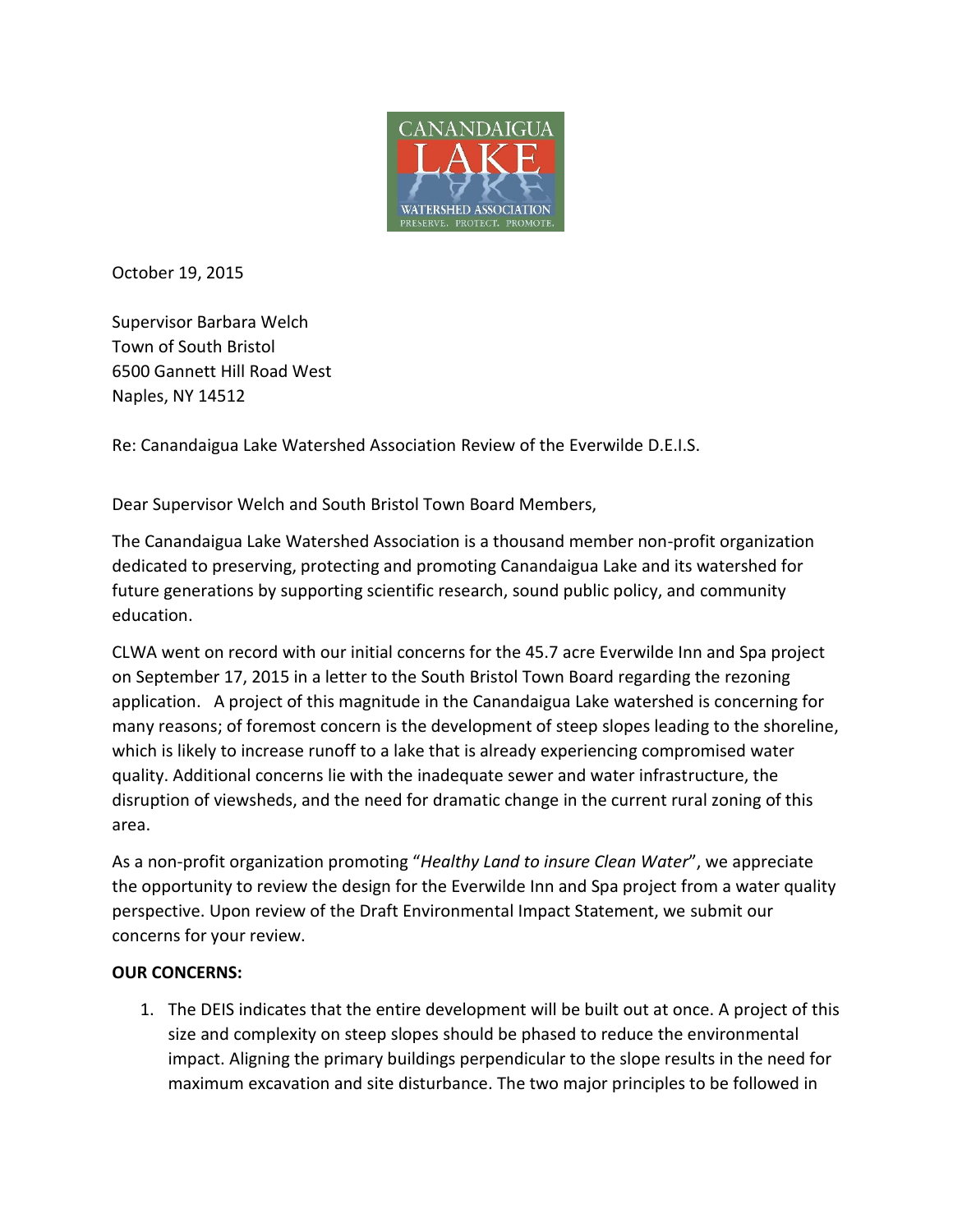controlling erosion on construction sites are: minimize disturbance and phase the necessary disturbances to allow quick remediation.

- 2. Is the single detention basin's volume sufficient to adequately, both quantitatively and qualitatively, treat the volume of storm water from the developing site? With no sediment forebay(s) or back up redundancy, failure is a concern. Additionally, the proximity of the southernmost dosing field (40 feet in elevation above the detention pond) is a concern because pollutants from this field could leach (due to types of soils and underlying shale) or run overland into the detention pond. As the current design illustrates, this would allow leachate from the field to run through the 18 in pipe directly to the lake.
- 3. The construction and maintenance of the road/cart path providing access to the lake and bluff side entertainment facility is of great concern. The steepness of the slopes, types of soil, shale cliffs and high intensity rainfalls that often occur in this area make road construction and runoff control very difficult. Chances of polluting the lake with sediments from this phase of the project are extremely high. We are very concerned with the placement of a road/cartpath down to the bluff. In view of the environmental sensitivity, consideration should be given to abandoning this portion of the design.
- 4. With the sanitary facility at the bluff, the sewage will need to be pumped up steep slopes for treatment and there are many chances for failures. What long term safeguards will be in place to prevent a failure?
- 5. The current plans and DEIS do not show how run off from the right-of-way for the access road/cart path to the lake (about 1 acre) will be handled and treated.
- 6. Can extensive "green infrastructure" be deployed and work to reduce stormwater flows to the extent being claimed? Concerns also lie with proper and constant maintenance over time, which is critical to its long term effectiveness.
- 7. What protection for the lake will be installed at the storm sewer outfall? The pipe runs approximately 1800 feet and drops in elevation in excess of 400 feet to the outfall, creating tremendous head pressure and potential turbulence at the water's edge. During high intensity rainfalls, the proposed energy dissipater may cease to work effectively to protect the lake's shoreline or plug and lead to failure of the sediment basin above.
- 8. Based on the plans, the storm sewer outfall and the drinking water intake appear to be in close proximity. Doesn't this pose an unacceptable risk to drinking water?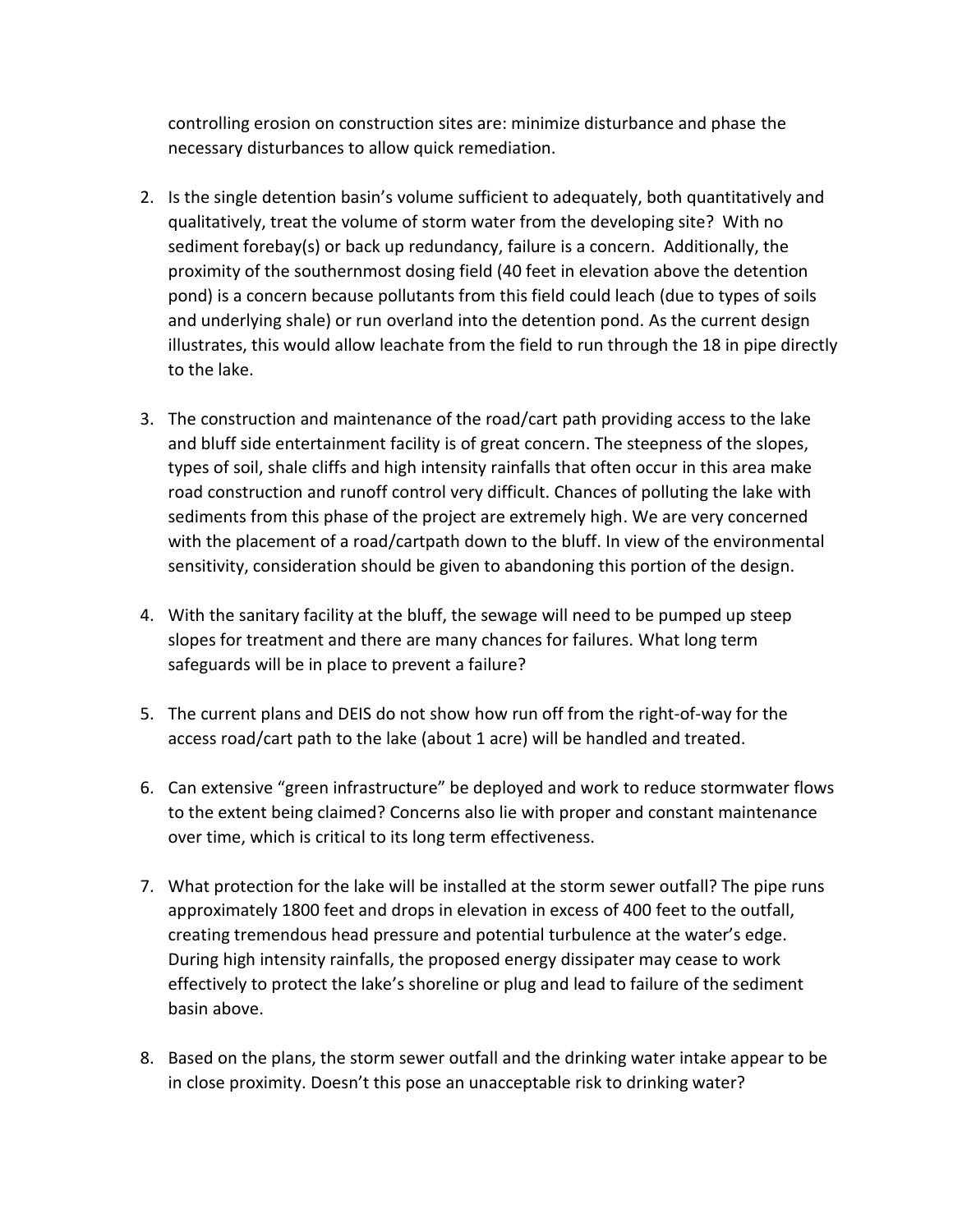- 9. The Spa, Restaurant and Hotel will use chemicals for cleaning and other sanitation related activities. The DEIS does not address what they are or how these chemicals will be treated and/or disposed of.
- 10. Applicant claims no need to get a stormwater discharge permit because 0.91 acres is being drained (due to green infrastructural improvements), not the threshold 1 acre. Does this calculation take into consideration the drainage and storm water management required for the bluff's entertainment structure which entails 5,000 plus square feet of impervious surfaces? Reducing the effective drainage area of this extensively developed 45.7 acre site down to just 0.91 acres does not appear to be realistic: too much credit seems to be given to green infrastructural improvements that are being proposed and all developed areas are not being factored in. A stormwater discharge permit should be required.
- 11. The recently added tram was not addressed in the DEIS. More information is needed with respect to size, design, and potential cliff damage. The execution and performance of the engineered design and its operation and maintenance over time should be addressed.
- 12. In the event of a stormwater basin failure, the materials and overflow will run over the adjacent properties to the southeast and directly to the lake.
- 13. There is no mention in the design of an in-house laundry facility to service rooms, food and beverage, catering and the spa. Please clarify the plan for handling laundry at this facility. Is there a plan for handling the residual pollutants and is the proposed treatment system sufficiently designed to handle these waste products?
- 14. The design is shown with a waterside boardwalk which is inconsistent with the square footage allowed under the Uniform Docks and Mooring Regulation.
- 15. Alternate sites were not considered as required of the DEIS. This should be revisited.
- 16. The DEIS does not address any viewshed impacts, in particular, the permanent alteration of the scenic views from the Bare Hill NYS Unique Area, and the Finger Lakes Land Trust Reed Tract land, which includes 65 acres and a 390 foot cove beach at the base of Bare Hill.